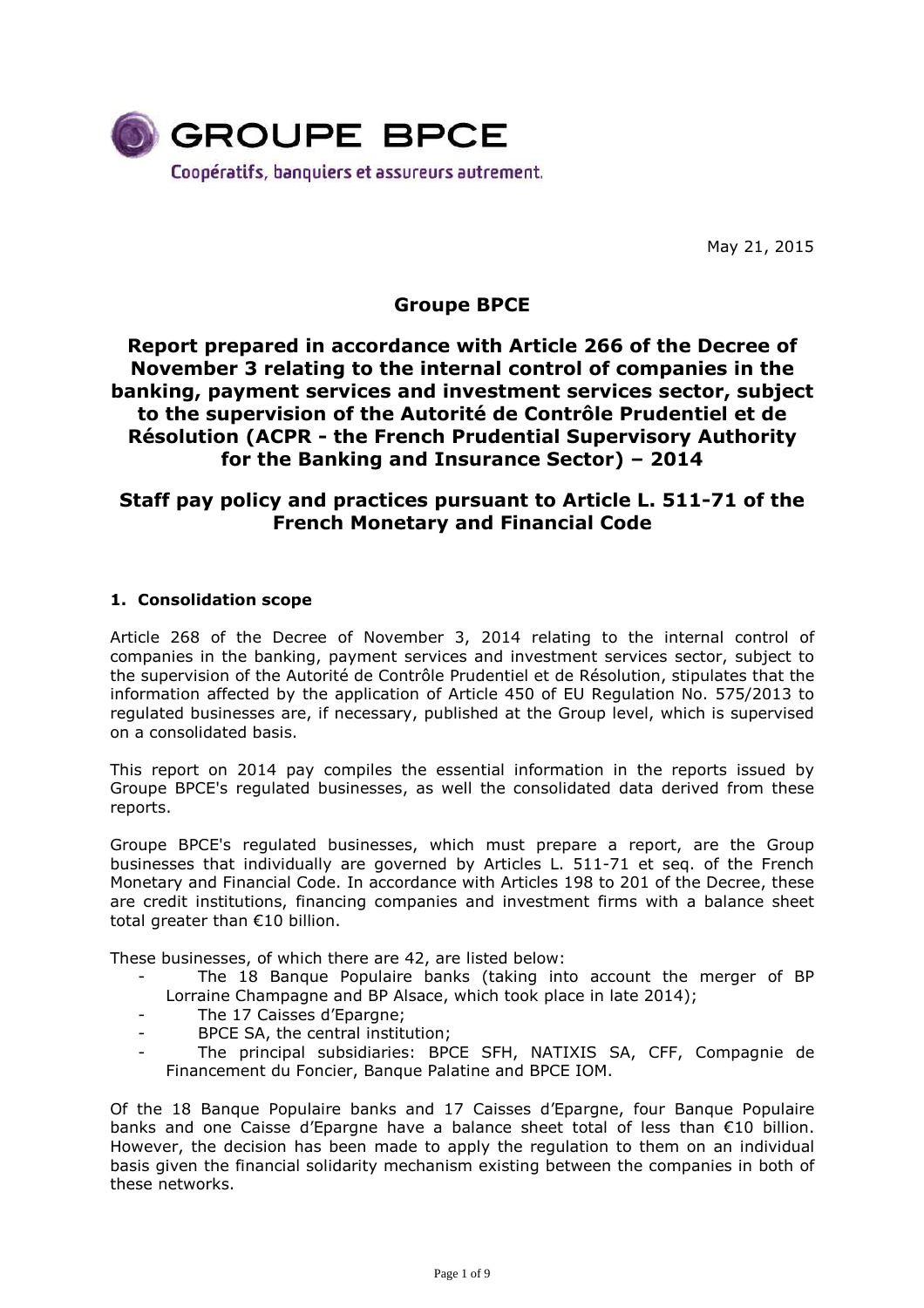The regulation has also been applied on a consolidated and sub-consolidated basis to BPCE IOM, which also has a balance sheet total of less than  $E10$  billion, because it is a subsidiary and material business unit of BPCE SA as defined by Qualitative Criteria No. 5 of Delegated EU Regulation No. 604/2014. In the interests of clarity, rather than include information on BPCE IOM in the BPCE SA report by carrying out a sub-consolidation, we have decided that BPCE IOM shall produce its own report.

The regulation has been applied to other Group companies solely on a consolidated and sub-consolidated basis, or if the company is a material business unit of one of the businesses to which the regulation is applied on an individual basis. In this case, the information required for the Group company in question has been included in the report of the regulated business that is prepared on an individual basis and consolidates the accounts of that company.

In accordance with Article 200 of the Decree, credit institutions, financing companies and investment firms with a balance sheet total less than or equal to €10 billion are covered by the above paragraph.

In accordance with Article 198, portfolio management companies and insurance or reinsurance companies remain unaffected.

Finally, in application of Article 201, Group companies active in other domains also remain unaffected, as they either do not have a balance sheet totaling more than  $\epsilon$ 10 billion or do not have businesses that incur solvency and liquidity risks for the Group.

## **2. Procedure for determining which persons are defined by Article L. 511-71 of the French Monetary and Financial Code**

In accordance with Delegated EU Regulation No. 604/2014, which is in effect for all pay awarded in 2014 and thereafter, Groupe BPCE companies are required to identify the categories of personnel whose professional activities have a material impact on their risk profile based on 15 qualitative and 3 quantitative criteria.

The adoption of this criteria within Groupe BPCE was the subject of a multi-disciplinary working group that included representatives from the three control functions (risk management, compliance and inspection). The conclusions of this working group, as set out in a document approved by BPCE's Executive Management Committee, have been sent to all Group businesses that are governed by the regulation on an individual basis (the 42 businesses mentioned in Paragraph 1), with the understanding that each business shall apply these conclusions to the businesses that fall within their subconsolidation scope and are governed by the regulation on a consolidated or subconsolidated basis.

Within each business, the list of identified employees is subject to an annual collegial review involving the risk management, compliance and human resources divisions.

## **3. Decision-making process for the pay policy**

A Remuneration Committee has been established in all businesses subject to the regulation on an individual basis, except for BPCE SH and Compagnie de Financement Foncier, which are organisations without employees where the role of Remuneration Committee is played by the Board of Directors.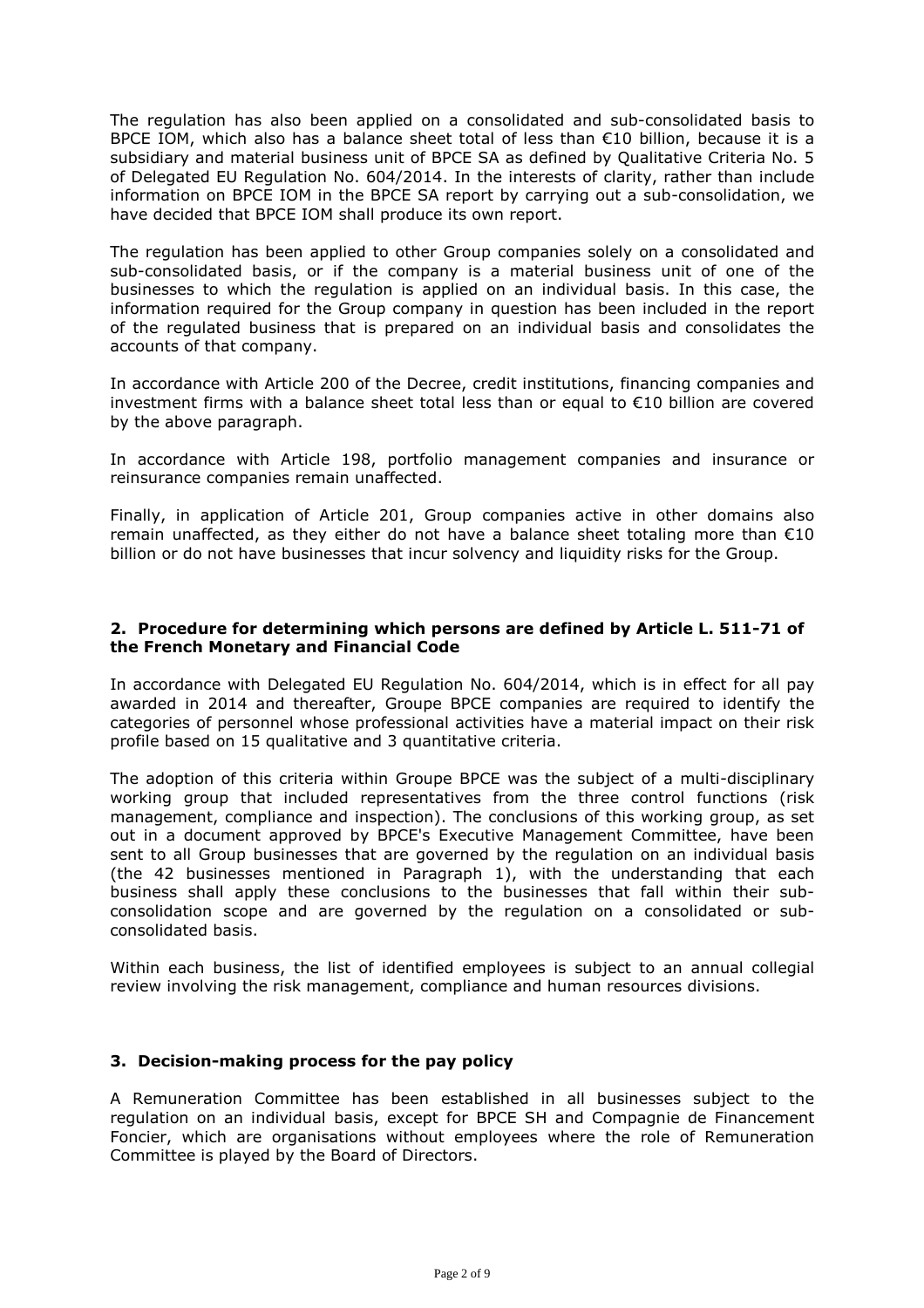In each company, the Remuneration Committee is composed of at least three members of the governing body, some of whom are independent directors.

The Committee is chaired by an independent member in compliance with the recommendations of the Corporate Governance Code for listed companies published June 16, 2013 by the French Private Companies Association (AFEP) and the French Business Confederation (MEDEF).

The members of the Committee cannot be corporate officers of the business, tied to the business or another Groupe BPCE company by an employment contract, or members of the Audit and Risk Committee.

It generally meets three to four times a year.

It conducts an annual review of:

the principles of the pay policies of the company;

- pay, allowances and benefits of any kind granted to the company's corporate officers;

- pay awarded to the Head of Risk Management, Head of Compliance and Head of Periodic Control.

The Remuneration Committee provides its opinion on proposals made by Executive Management regarding persons defined under Article L.511-71 and makes suggestions to the governing body regarding the principles of the pay policy for these people.

The governing body adopts the principles of the pay policy based on the opinion of the Remuneration Committee.

## **4. General principles**

The pay policy for Groupe BPCE businesses is a key element in the implementation of the Group's strategy. Its purpose is to establish pay levels that can compete in each business's respective markets and are structured in a way that promotes long-term employee commitment while ensuring that risks and compliance are managed appropriately. It reflects the collective and individual performance of its business lines.

The practices of Group businesses and those of other banking institutions in France and abroad are compared on a regular basis in order to ensure the pay policy remains competitive and appropriate for each business line.

Overall compensation in each business is structured around the following three components:

- fixed pay;
- annual variable pay for all or some employees;
- collective pay related to employee savings schemes.

Each employee benefits from all or some of these different components based on his or her responsibilities, skills and performance.

Fixed pay reflects the skills, responsibilities and expertise expected for a position, as well as the role and importance of its duties in the organisation. It is determined according to the specific characteristics of each business line in its local market.

Annual variable pay is awarded based on the achievement of quantitative and qualitative objectives that have been determined in advance and formally set out during the annual performance evaluation.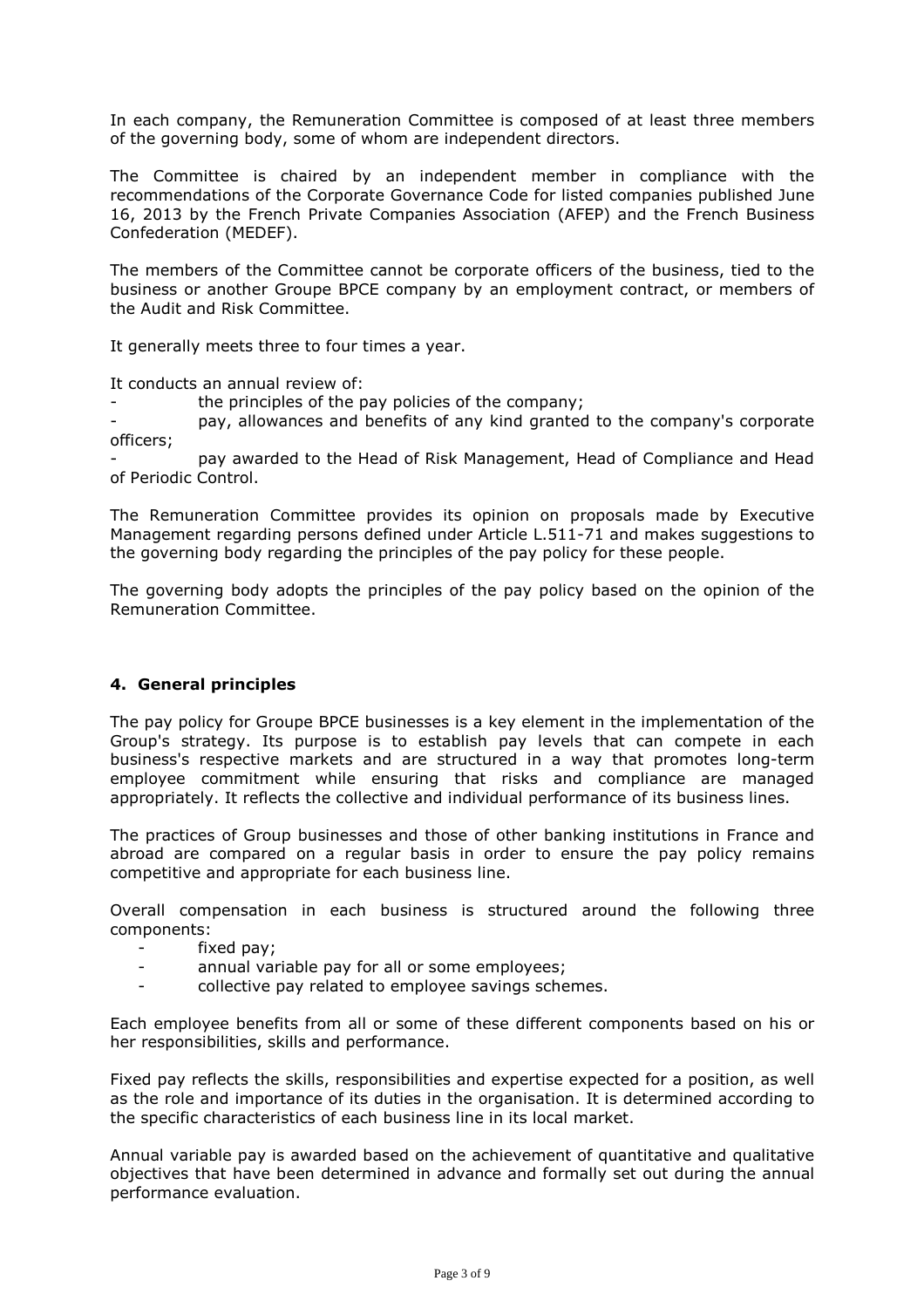## **5. Ratios between fixed and variable components**

The ratio between the variable and fixed pay components depends on the employee's category and level of responsibility.

In most businesses, the ratio is limited to

- 80% for the Chief Executive Officer or Chairman of the Management Board,
- 50% for Deputy Chief Executive Officer or Management Board members,
- Less than 50% for other employees, with the percentage depending on level of responsibility.

In some cases (Banque Palatine, CFF, BPCE SA), some employees who are not company directors may receive a variable component that is greater than 50% of fixed pay but is always capped at 100%.

Only BPCE SA, for its Chairman of the Management Board, BRED, for its traders, and Natixis provide for the possibility of a ratio that may exceed 100% and go as high as 200%. This would have to be approved by their Annual General Shareholders' Meeting in accordance with Article L.511-78 of the French Monetary and Financial Code.

## **6. Characteristics of the pay policy**

The policy on the payment of variable pay for persons defined in Article L.511-71 of the French Monetary and Financial Code.

## *6.1 Groupe BPCE scope excluding Natixis*

In accordance with Articles L. 511-71 to L. 511-85 of the French Monetary and Financial Code, the policy with regard to the payment of variable pay (schedule, percentage paid in shares, penalties) is as follows:

## Proportionality

The rules governing the payment of variable pay apply only when the variable pay attributed is equal to or greater than the threshold of €100,000.

If the variable pay is greater than or equal to this threshold, the rules governing the payment of variable pay apply to the full variable pay amount.

#### Deferred and conditional payment of a portion of variable pay

The payment of a portion of the variable pay awarded for a fiscal year is deferred over time and conditional.

In the event of death or retirement, the non-vested deferred portion vests immediately, net of any penalties.

This payment is staggered over the three years that follow the year in which the variable pay was awarded, paid in one-third installments.

## Amount of deferred variable pay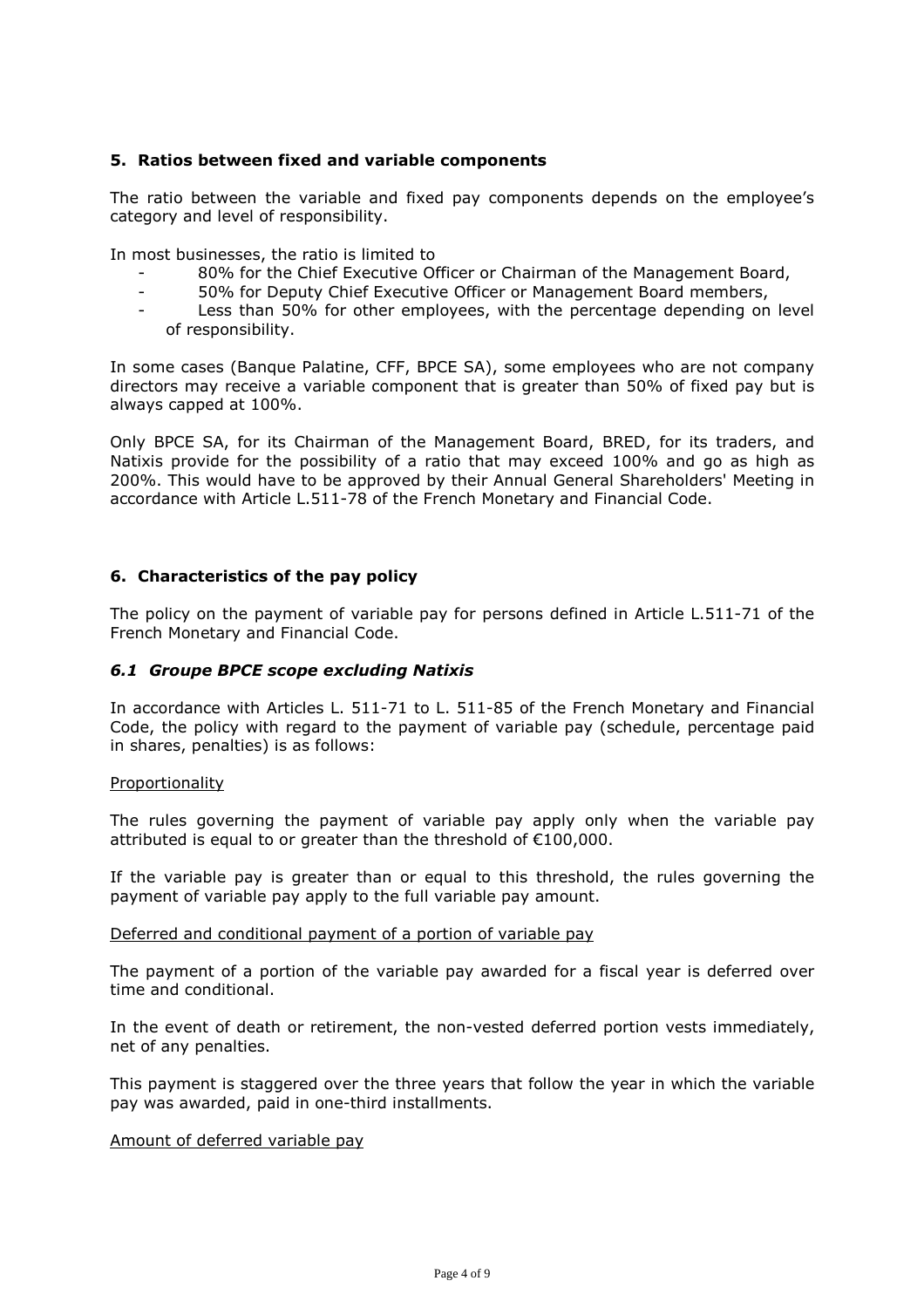The percentage of deferred variable pay corresponds to 50%, and is increased to 60% if the variable component is greater than or equal to €500,000 and 70% if it is greater than or equal to €1,000,000.

#### Payment in securities or equivalent instruments

As Group businesses aside from Natixis are not listed companies, the deferred component of variable pay takes the form of cash indexed on the basis of an indicator representing the change in the value of Groupe BPCE shares.

The indicator used is net income attributable to equity holders of the parent, assessed as a rolling average over the last three calendar years preceding the year in which pay is awarded and the years in which it is paid. Only 2010 and the following fiscal years were used to calculate this average.

The indexing factor for the portions of the variable components awarded for 2011 and deferred to 2015 is 0.8503.

The indexing factor for the portions of the variable components awarded for 2012 and deferred to 2015 is 0.9795.

The indexing factor for the portions of the variable components awarded for 2013 and deferred to 2015 is 1.0705.

On account of the minimum additional retention period required by regulation, the conditional payment of the deferred portion of the variable component for year N is paid, at the earliest, on October 1 of years N+2, N+3 and N+4.

#### Application of penalties

Pursuant to Article L. 511-83 of the French Monetary and Financial Code, each governing body determines which situations may lead to the reduction or elimination of deferred portions. For example, BPCE SA's Supervisory Board ruled, acting on a proposal by the Remuneration Committee, that the deferred pay portion would be paid only if normative ROE for the Group's core businesses was greater than or equal to 4%.

## *6.2 Natixis Scope*

The payment of a portion of the variable pay awarded for a fiscal year is conditional and deferred over time if it exceeds a set limit of €100,000.

Payment is staggered over the three years that follow the year in which the variable pay was awarded. As a result, for variable pay awarded for 2014:

- the non-deferred portion of variable pay awarded is paid in cash, with half paid in March 2015 and the other half paid in October 2015. The second payment is indexed on changes in the price of Natixis shares since the pay was awarded;
- the deferred portion of variable pay represents at least 40% of variable pay and 70% of the highest variable pay amounts (progressive scale for deferred payment).

Variable pay awarded in the form of shares or equivalent instruments represent 50% of variable pay awarded to regulated employees. This rule applies to variable pay, both for the deferred and conditional components and for the portion that vests immediately.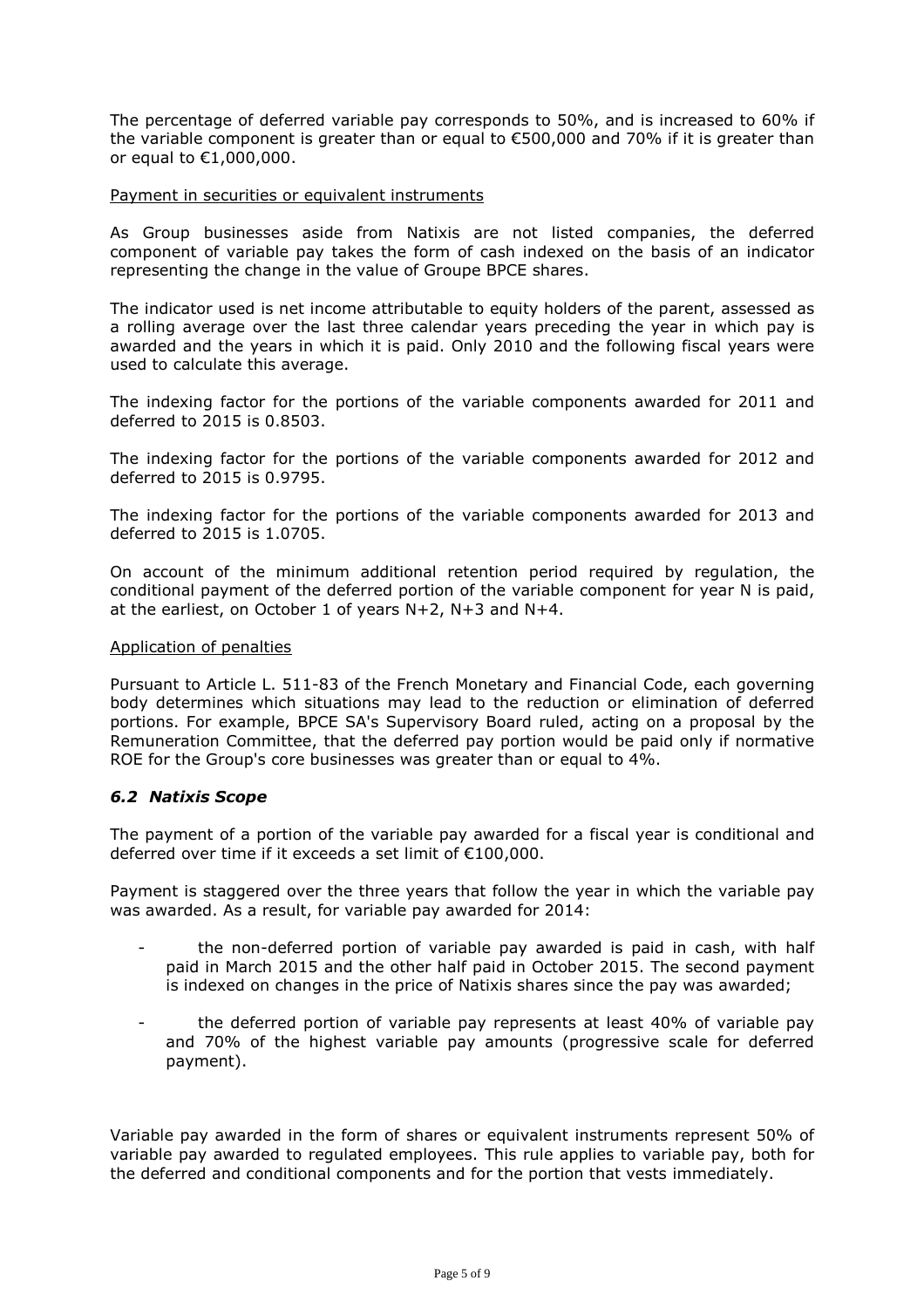

# **Payment methods for the regulated population in 2014**

The acquisition and payment of the elements of deferred variable pay are contingent upon meeting performance conditions related to the company's earnings, those of the business line and, if necessary, individual criteria, along with a continued employment requirement. These conditions are specifically and explicitly set out when the pay is awarded.

The elements of deferred variable pay that have not yet vested may be canceled or even eliminated if the employee behaves in such a way as to expose Natixis to abnormal material risk.

In addition, each year employees must meet predetermined targets regarding risk management and compliance.

Guarantees on variable pay are prohibited, unless hiring from outside Groupe BPCE. In such cases, the guarantee is strictly limited to one year.

Finally, the use of individual hedging or insurance strategies with regard to pay or responsibility that would limit the risk exposure of their pay arrangements is prohibited.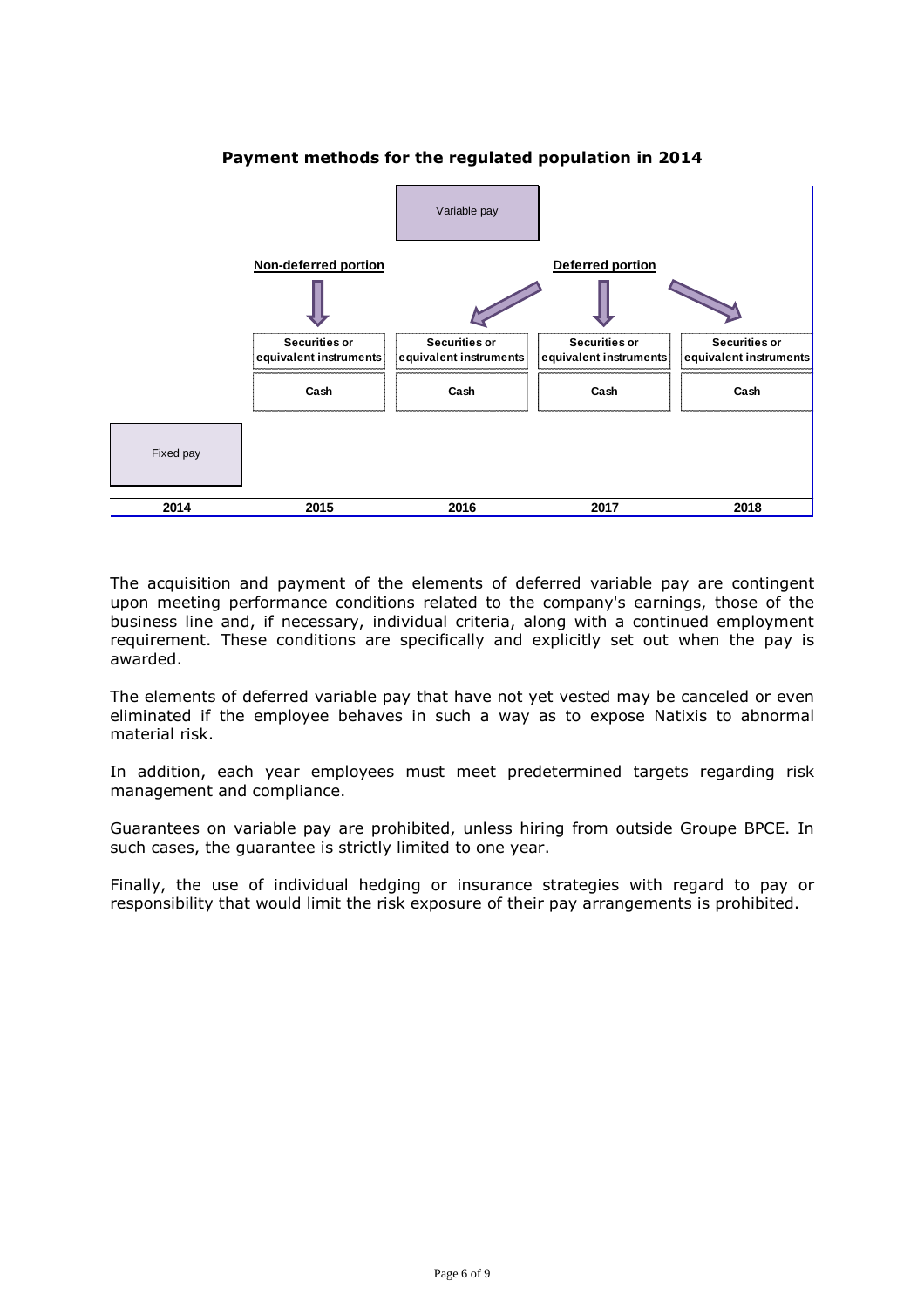# **7. Aggregate quantitative information**

# **Table 1**

# **Aggregate quantitative information on pay, broken down by area of activity**

Article 450 g) of EU Regulation No. 575/2013

| <b>BPCE</b>   | Management<br>body<br>executive<br>function | Management<br>body<br>supervisory<br>function | Investment<br>banking | Retail banking | Asset<br>management | Support<br>functions | Independent<br>control<br>function | Other       | Total        |
|---------------|---------------------------------------------|-----------------------------------------------|-----------------------|----------------|---------------------|----------------------|------------------------------------|-------------|--------------|
| Headcount (*) | 180.8                                       | 669.4                                         | 228.9                 | 142.7          | 5.3                 | 344.6                | 235.2                              | 70.7        | 1,877.6      |
| Fixed pay     | €37,043,070                                 | €8,046,435                                    | €46,948,762           | €13,485,399    | €359,288            | €36,356,608          | €24,432,729                        | €9,617,357  | €176,289,648 |
| Variable pay  | €19,525,593                                 | €105,302                                      | €57,829,879           | €2,445,675     | €85,522             | €7,115,573           | €7,162,386                         | €5,762,354  | €100,032,284 |
| Total pay     | €56,568,663                                 | €8,151,737                                    | €104,778,641          | €15,931,074    | €444,810            | €43,472,181          | €31,595,115                        | €15,379,711 | €276,321,932 |

(\*) pro-rated data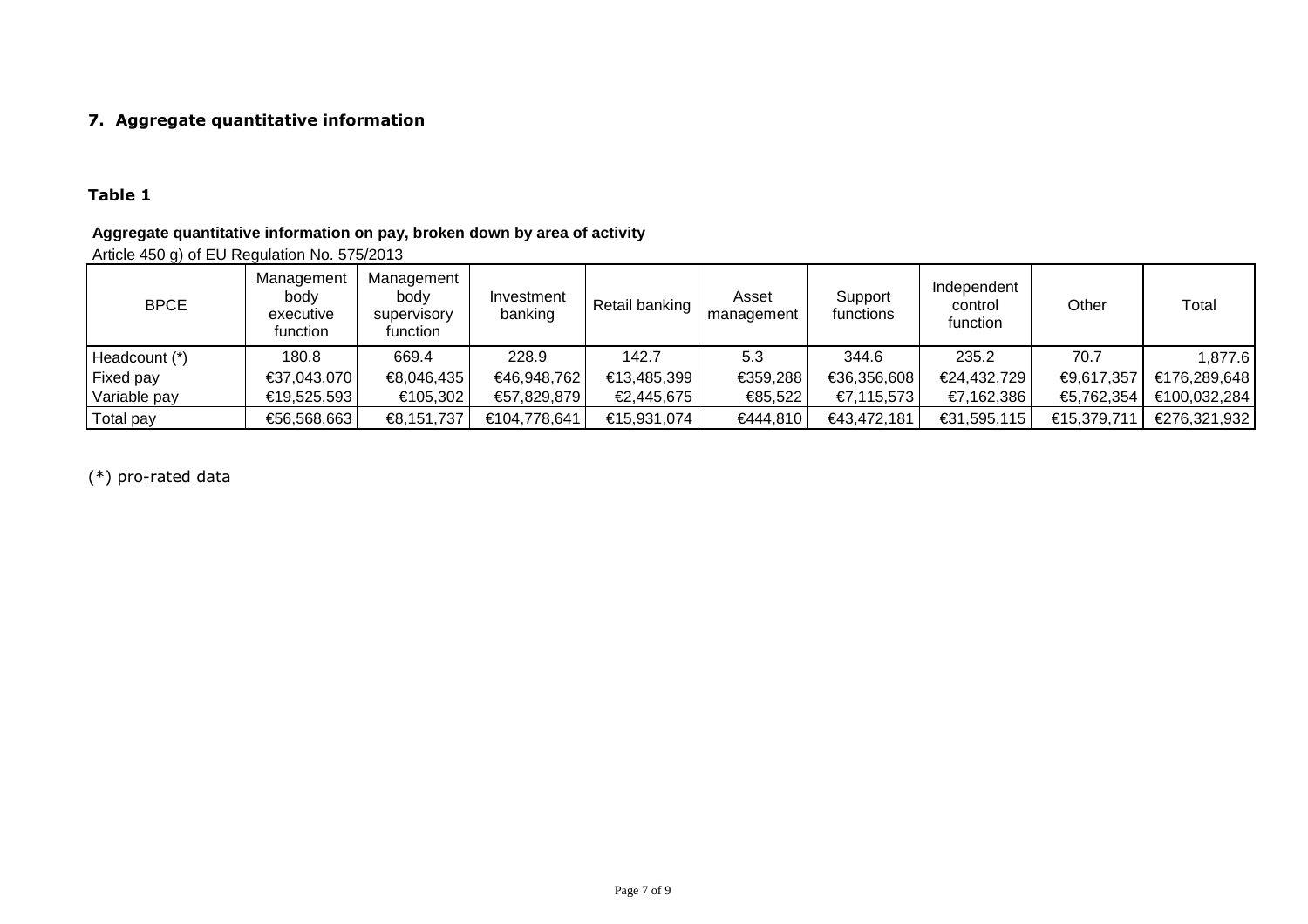# **Table 2**

# **Aggregate quantitative information on pay, broken down for managers**

# **and staff members whose activities have a material impact on the institution's risk profile**

Article 450 h) of EU Regulation No. 575/2013

| <b>BPCE</b>                                                                            | Management<br>body | Other        | Total          |
|----------------------------------------------------------------------------------------|--------------------|--------------|----------------|
| Headcount (*)                                                                          | 850.3              | 1,027.3      | 1,877.6        |
| Total pay                                                                              | €64,720,396        | €211,601,597 | €276,321,993   |
| - of which fixed pay                                                                   | €45,089,505        | €131,200,143 | €176,289,648   |
| - of which variable pay                                                                | €19,630,891        | €80,401,454  | €100,032,345   |
| - of which non-deferred                                                                | €12,549,309        | €48,168,164  | €60,717,473    |
| - of which cash                                                                        | €12,210,122        | €33,577,134  | €45,787,256    |
| - of which shares and equivalent instruments                                           | €339,187           | €14,591,030  | €14,930,217    |
| - of which other instruments                                                           | €0                 | €0           | €0             |
| - of which deferred                                                                    | €7,081,582         | €32,233,290  | €39,314,872    |
| - of which cash                                                                        | €594,498           | €14,472,552  | €15,067,050    |
| - of which shares and equivalent instruments                                           | €6,487,084         | €17,760,738  | €24,247,822    |
| - of which other instruments                                                           | €0                 | €0           | €0             |
| Amounts outstanding on variable pay awarded for previous years and not yet vested      | €5,633,237         | €36,602,203  | €42,235,440    |
| Amount of variable pay awarded for previous years and already vested (after reduction) |                    | €14,731,319  | €18,841,339    |
| - Value of reductions performed                                                        | €0                 | €0           | €0             |
| Severance pay granted                                                                  | €990,000           | €3,583,043   | €4,573,043     |
| Number of recipients of severance pay                                                  |                    | 10           | 13             |
| Highest severance pay granted                                                          | €460,000           | €1,547,141   | €1,660,017     |
| Signing bonuses                                                                        | €0                 | €3,725,131   | €3,725,131     |
| Signing bonus recipients                                                               |                    |              | $\overline{7}$ |

(\*) pro-rated data